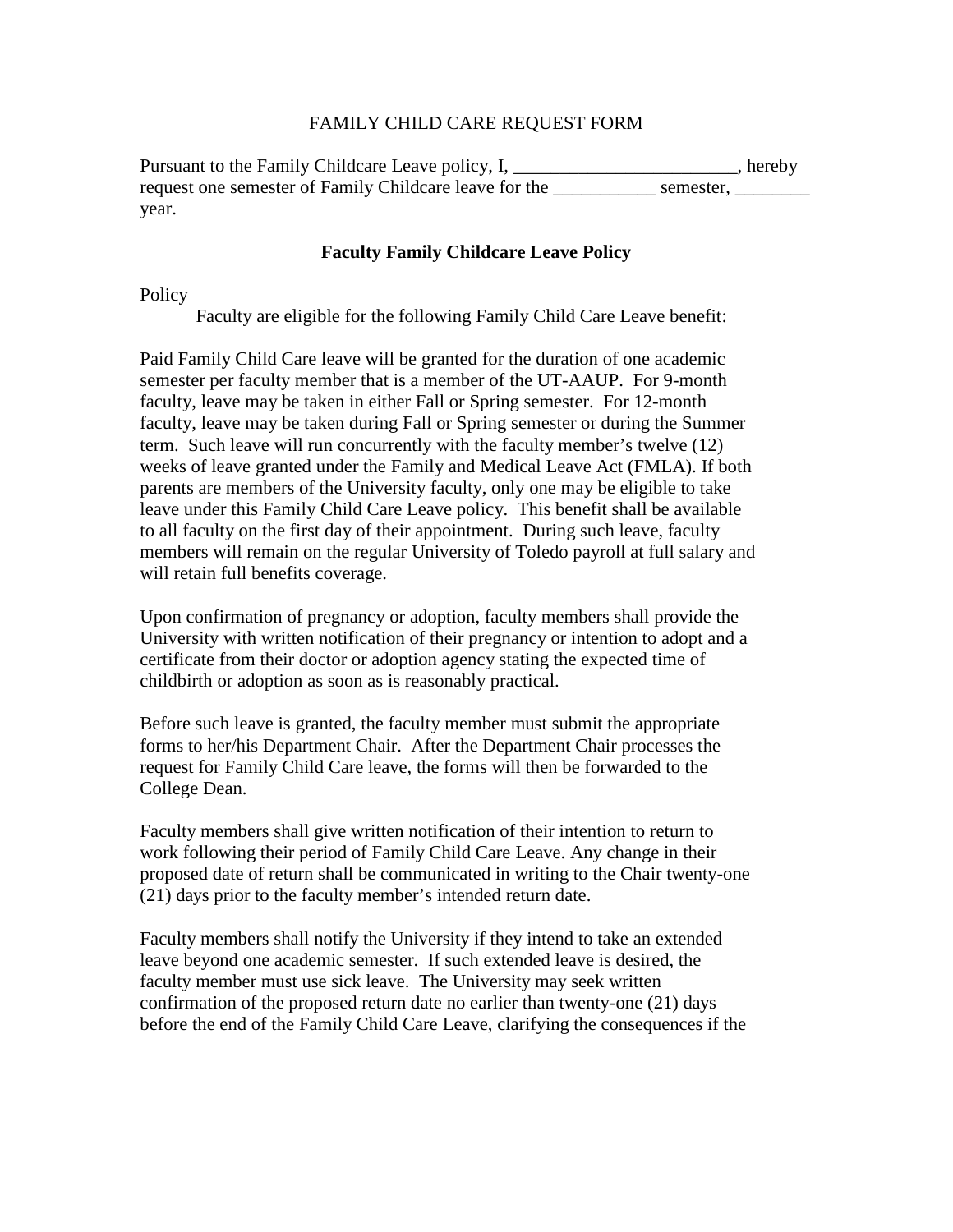faculty member fails to respond, and the faculty member shall be required to reply within fourteen (14) days.

## **Non-Returns**

Members who accept the Family Child Care Leave shall be obligated to return to fulltime service at the University for one academic year thereafter or reimburse the University for the salary they received while on Family Child Care Leave. In exceptional circumstances, the University may waive this requirement, for example in cases of the birth of a severely disabled child, whereby the faculty member is not able to return to work, or whereby the mother is permanently incapacitated following the birth.

\_\_\_\_\_\_\_\_\_\_\_\_\_\_\_\_\_\_\_\_\_\_\_ \_\_\_\_\_\_\_\_\_\_\_\_\_\_\_\_\_\_\_\_\_\_\_\_

\_\_\_\_\_\_\_\_\_\_\_\_\_\_\_\_\_\_\_\_\_\_\_ \_\_\_\_\_\_\_\_\_\_\_\_\_\_\_\_\_\_\_\_\_\_\_\_ Faculty Member's signature Department Chair's signature

Date Date Date

\_\_\_\_\_\_\_\_\_\_\_\_\_\_\_\_\_\_\_\_\_\_\_ \_\_\_\_\_\_\_\_\_\_\_\_\_\_\_\_\_\_\_\_\_\_\_\_

\_\_\_\_\_\_\_\_\_\_\_\_\_\_\_\_\_\_\_\_\_\_\_ \_\_\_\_\_\_\_\_\_\_\_\_\_\_\_\_\_\_\_\_\_\_\_\_ Dean's signature Sr. Director, Faculty Labor Relations

Date Date Date